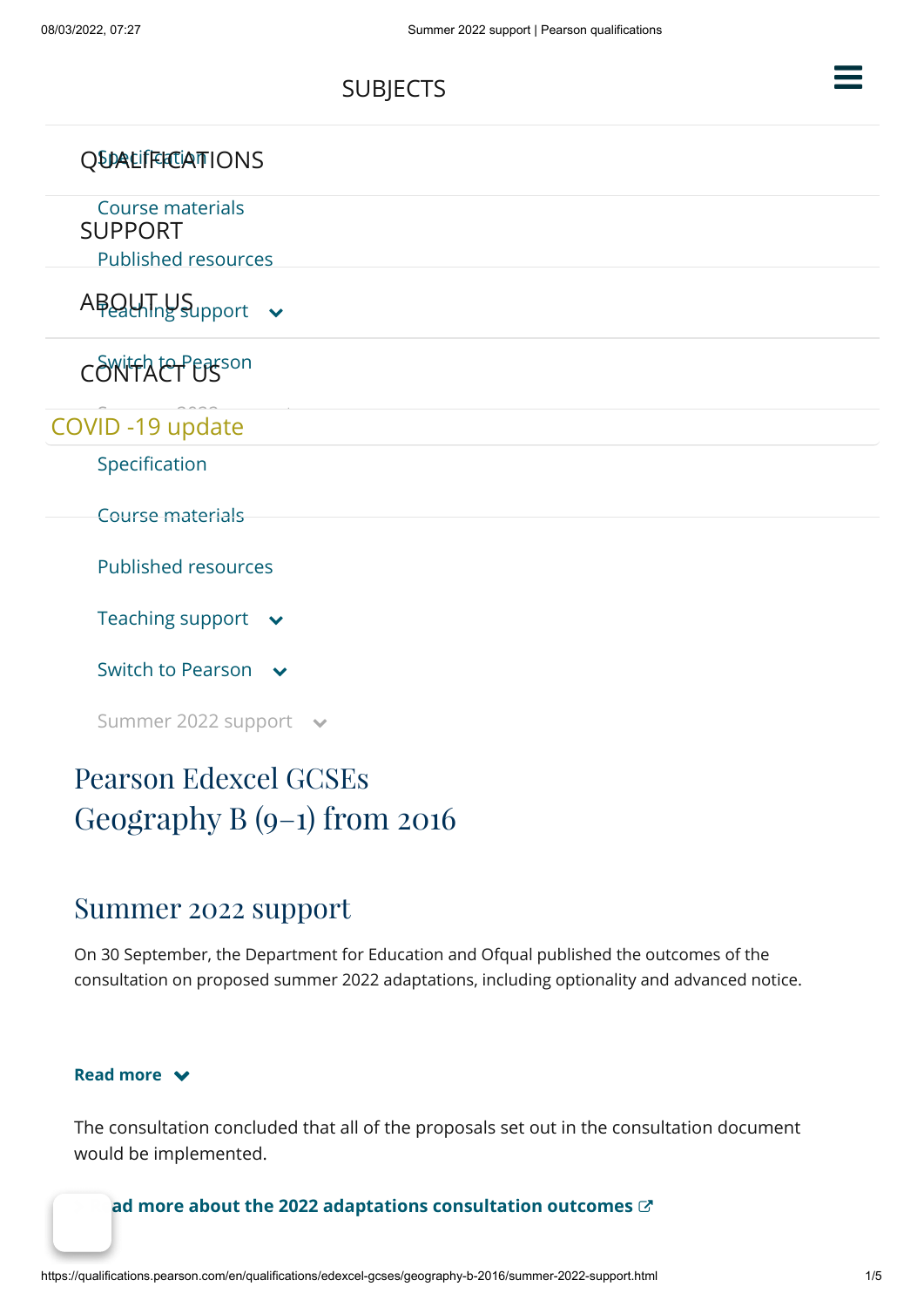This is in addition to the outcomes of the 2022 NEA and field work consultation, which published on 16 June. These confirmed the carry forward of arrangements which were put in place in 2021 to take account of public health restrictions that could have had an impact on the way the assessments in certain qualifications could be conducted.

#### **> [Read more about the NEA and field work consultation outcome](https://www.gov.uk/government/consultations/arrangements-for-non-exam-assessment-for-qualifications-in-2022)**

For GCSE Geography, the following arrangements have been confirmed for summer 2022:

#### **Optionality**

To make exams in 2022 less daunting, exam boards will provide a degree of content optionality in GCSE geography in 2022. These changes are in addition to the changes relating to the assessment of fieldwork in geography GCSE which Ofqual announced on 16 June.

Changes relating to the assessment of fieldwork in GCSE Geography B

#### **GCSE Geography B optionality**

Paper 1 - Global Geographical Issues Current structure

Students answer questions on:

- Topic 1: Hazardous Earth
- Topic 2: Development dynamics
- Topic 3: Challenges of an urbanising world.

Structure for Summer 2022 only

Students answer questions on:

- Topic 1: Hazardous Earth AND EITHER
- Topic 2: Development dynamics OR
- Topic 3: Challenges of an urbanising world

Paper 2 - UK Geographical Issues

No Change (Questions on students' own fieldwork already removed for 2022).

Paper 3 - People and Environment Issues - Making Geographical Decisions No Change.

#### **Fieldwork**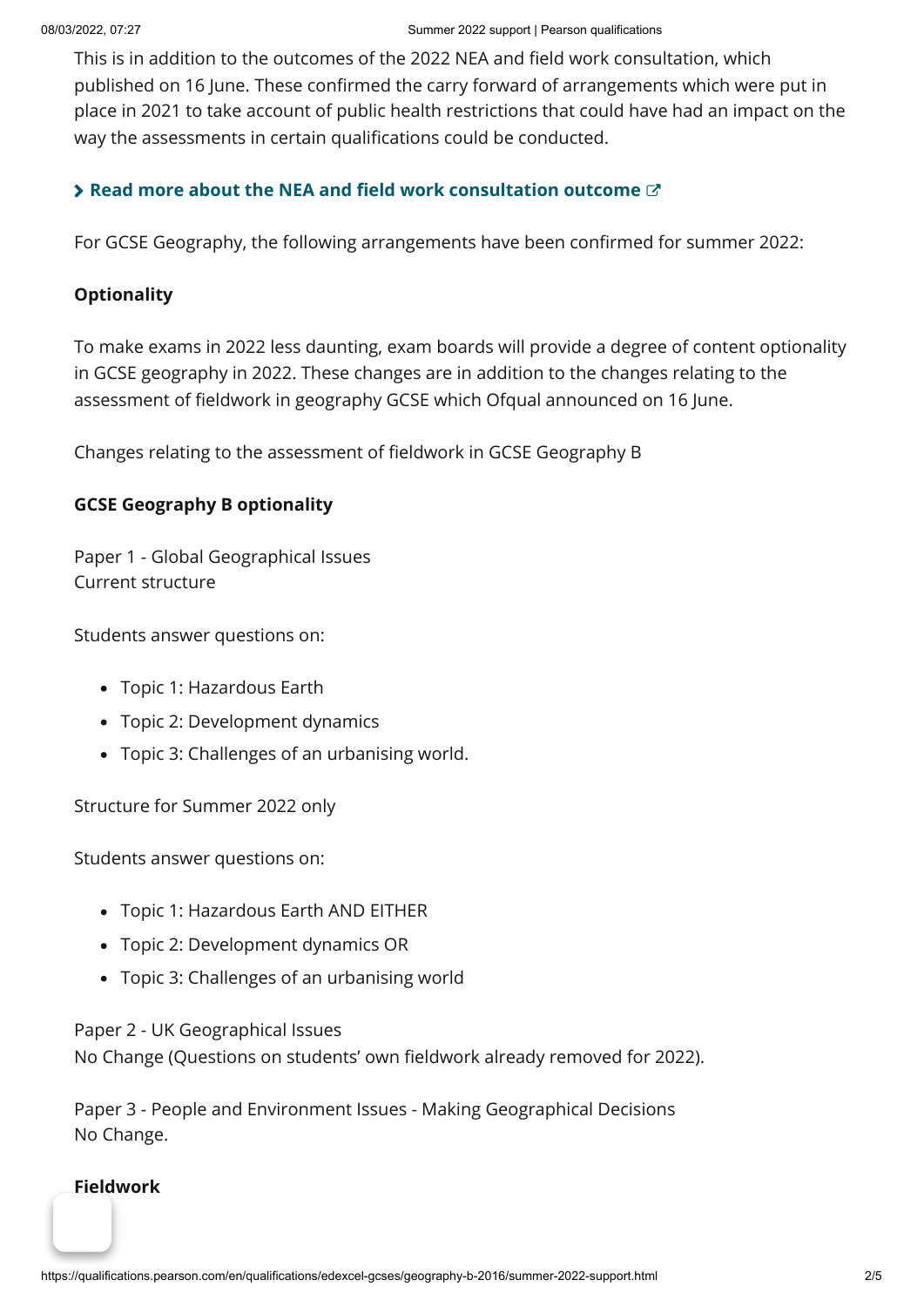The requirement for centres to make a declaration to exam boards confirming they provided all students with the opportunity to undertake fieldwork on two occasions has been removed.

Students will not be required to answer exam questions relating to their own fieldwork experience. The unfamiliar fieldwork questions relating to physical and human geography will be retained in the exam. The following changes will be made:

- There will be no questions about students' own fieldwork, students will answer unfamiliar fieldwork questions only.
- Specification B, Paper 2: In Section C1 students must answer either Q8 Coasts or Q9 Rivers and in Section C2 students must answer either Q10 Urban or Q11 Rural.
- Each question will be marked out of 10 and each question will be based around a fieldwork context relating the fieldwork environment you've studied.

## Support

We will be supporting you and your students every step of the way with the 2022 summer arrangements.

You can find the materials which we currently have available to support teaching and learning below, including additional revision support tailored to GCSE Geography B that includes free teacher access to Pearson's Revise ActiveBooks\* for use in class, available until 28 June 2022.

**Access summer 2022 support**

\*You do not have to purchase any published resources to deliver our qualifications. Other Pearson Edexcel endorsed resources are also available.

**Access summer 2022 support**

[QUALIFICATIONS](https://qualifications.pearson.com/en/qualifications.html)  $A | PVP|S$ [GCSEs](https://qualifications.pearson.com/en/qualifications/edexcel-gcses.html) [Functional Skills](https://qualifications.pearson.com/en/qualifications/edexcel-functional-skills.html) [BTEC Firsts](https://qualifications.pearson.com/en/qualifications/btec-firsts.html) [BTEC Nationals](https://qualifications.pearson.com/en/qualifications/btec-nationals.html) [Apprenticeships](https://qualifications.pearson.com/en/qualifications/apprenticeships.html) **[SUBJECTS](https://qualifications.pearson.com/en/subjects.html)** ns

 $\leq$ lish